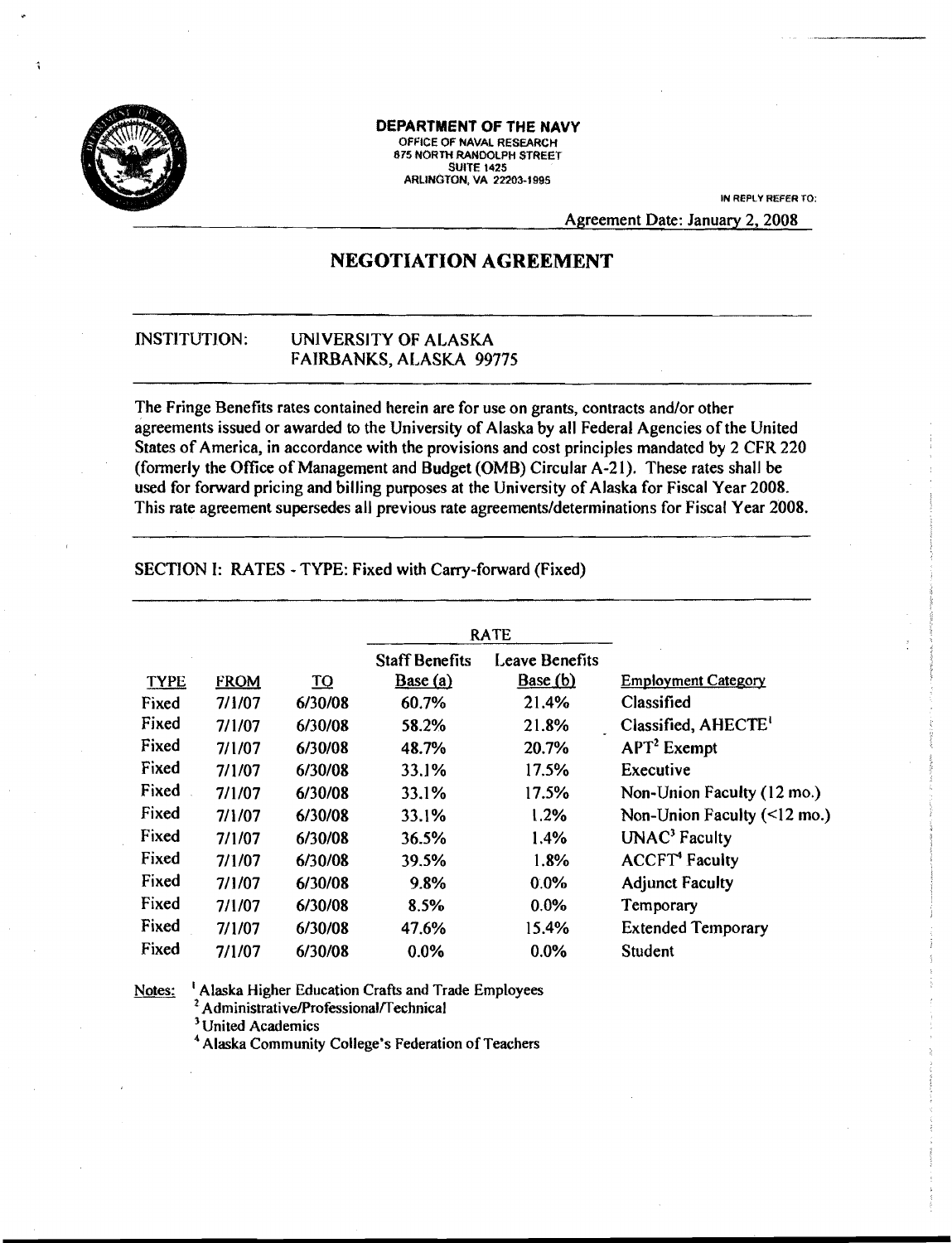#### DISTRIBUTION BASES

The following bases are applicable to the above cited rates:

- (a) Staff benefits rates are applied to base salaries plus overtime, miscellaneous pay and leave accrual provisions.
- (b) Leave benefit rates are applied to base salaries, excluding: overtime, miscellaneous pay and paid leave.

### SECTION II - GENERAL TERMS AND CONDITIONS

A. LIMITATIONS: Use of the rates set forth under Section I is subject to any statutory or administrative limitations and is applicable to a given grant, contract or other agreement only to the extent that funds are available and consistent with any and all limitations of cost clauses or provisions, if any, contained therein. Acceptance of the rates agreed to herein is predicated upon all of the following conditions: (J) that no costs other than those incurred by the grantee/contractor were included in the rates as finally accepted and that such costs are legal obligations of the grantee/contractor and allowable under governing cost principles; (2) that the same costs that have been treated as indirect costs are not claimed as direct costs; (3) that similar types of costs have been accorded consistent accounting treatment; and (4) that the information provided by the grantee/contractor, which was used as the basis for acceptance of the rates agreed to herein and expressly relied upon by the Government in negotiating and accepting the said rates, is not subsequently found to be materially incomplete or inaccurate.

B. ACCOUNTING CHANGES: The rates contained in Section I of this agreement are based on the accounting system in effect at the time the agreement was negotiated. Changes to the method(s) of accounting for costs which affect the amount of reimbursement resulting from the use of these rates require the written approval of the authorized representative of the cognizant negotiating agency for the Government prior to implementation of any such changes. Such changes include but are not limited to changes in the charging of a particular type of costs from indirect to direct. Failure to obtain such approval may result in subsequent cost disallowances.

C. USE BY OTHER FEDERAL AGENCIES: The rates set forth in Section I hereof were negotiated in accordance with and under the authority set forth in 2 CFR 220 (formerly OMB Circular A-21). Accordingly, such rates shall be applied to the extent provided in such circular to grants and contracts to which 2 CFR 220 (formerly OMB Circular A·21) is applicable, subject to any limitations in part A of this section. Copies of this document may be provided by either party to other Federal agencies which have or intend to issue or award grants and contracts using these rates or to otherwise provide such agencies with documentary notice of this agreement and its terms and conditions.